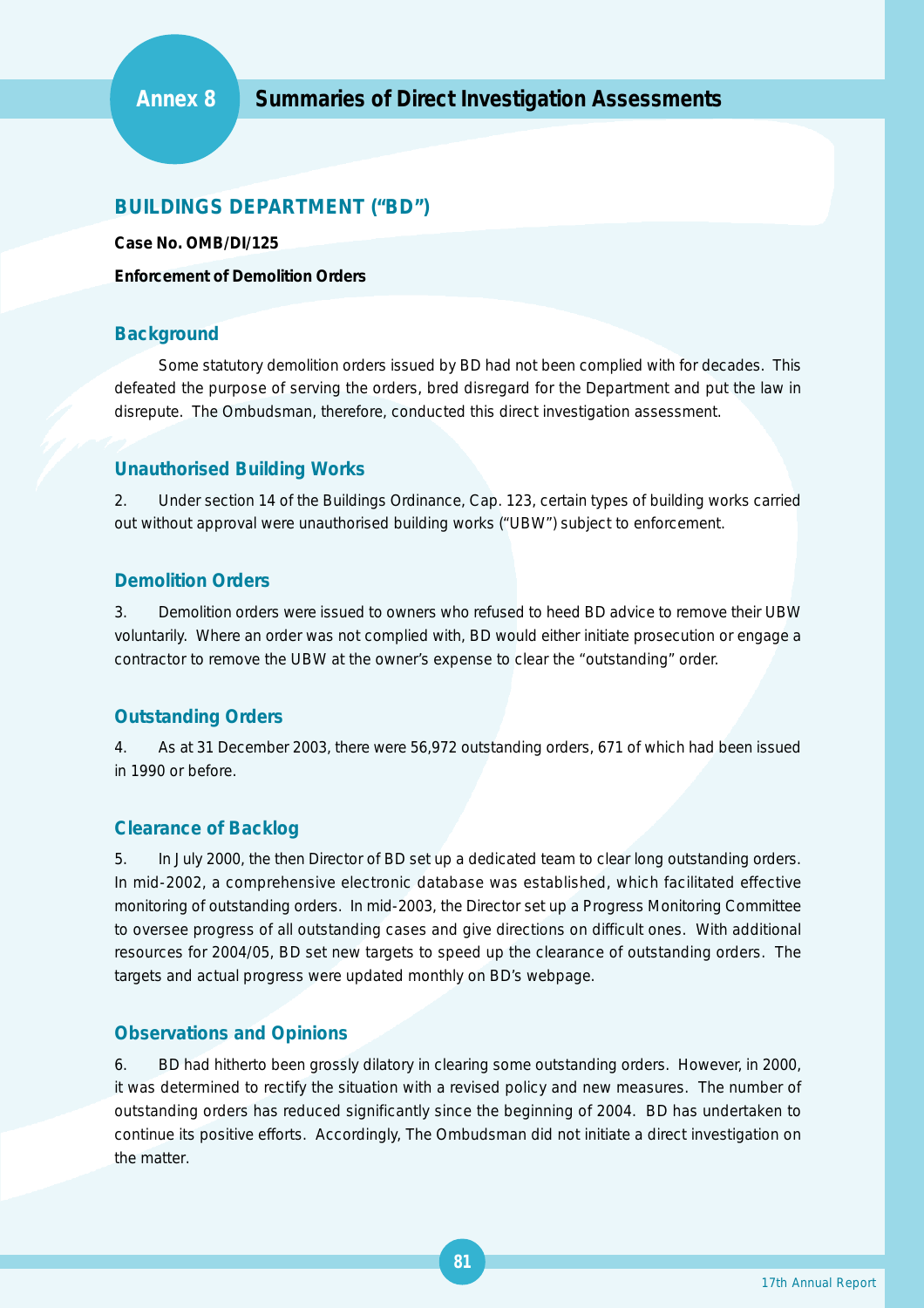# **CIVIL SERVICE BUREAU ("CSB"), ELECTRICAL AND MECHANICAL SERVICES DEPARTMENT ("E&MSD"), HOME AFFAIRS DEPARTMENT ("HAD") AND OFFICE OF THE TELECOMMUNICATIONS AUTHORITY ("OFTA")**

**Case No. OMB/DI/124**

**The Use of Bilingual Information Materials**

#### **Official Languages Policy**

It is Government policy that materials meant for the general public should be bilingual and that only under exceptional circumstances, with strong operational or financial considerations, should monolingual materials be issued.

2. CSB regularly reminded departments and public organisations of the need to ensure that all written materials meant for public consumption were in both English and Chinese.

#### **Implementation**

3. It came to our notice that certain materials issued by E&MSD, HAD and OFTA were in Chinese only. The departments explained that such monolingual materials were of a supplementary nature, or there was a time gap in printing the two versions, or the target readers were mainly Chinese.

## **Observations and Opinions**

4. We considered none of the excuses to be within the exceptions of strong operational or financial considerations, particularly when the materials carried no indication whatsoever in English even on the subject or some reference to a source where information in English could be obtained. Furthermore, we must not assume that all target readers in a multi-racial society like Hong Kong could understand the local language.

5. We suggested that, even in the exceptional circumstances, monolingual materials should provide in the other language:

- (a) the subject or a bilingual caption; and
- (b) a brief message directing the recipient to a source where further information in that language could be obtained.

6. The departments agreed that there was room for improvement in their arrangements and that in future they would adhere more closely to the bilingual requirements in issuing materials. They had accepted and implemented our suggestion.

7. In addition, CSB with responsibility for Official Languages would meet regularly with departmental secretaries and monitor implementation of the Government policy on languages.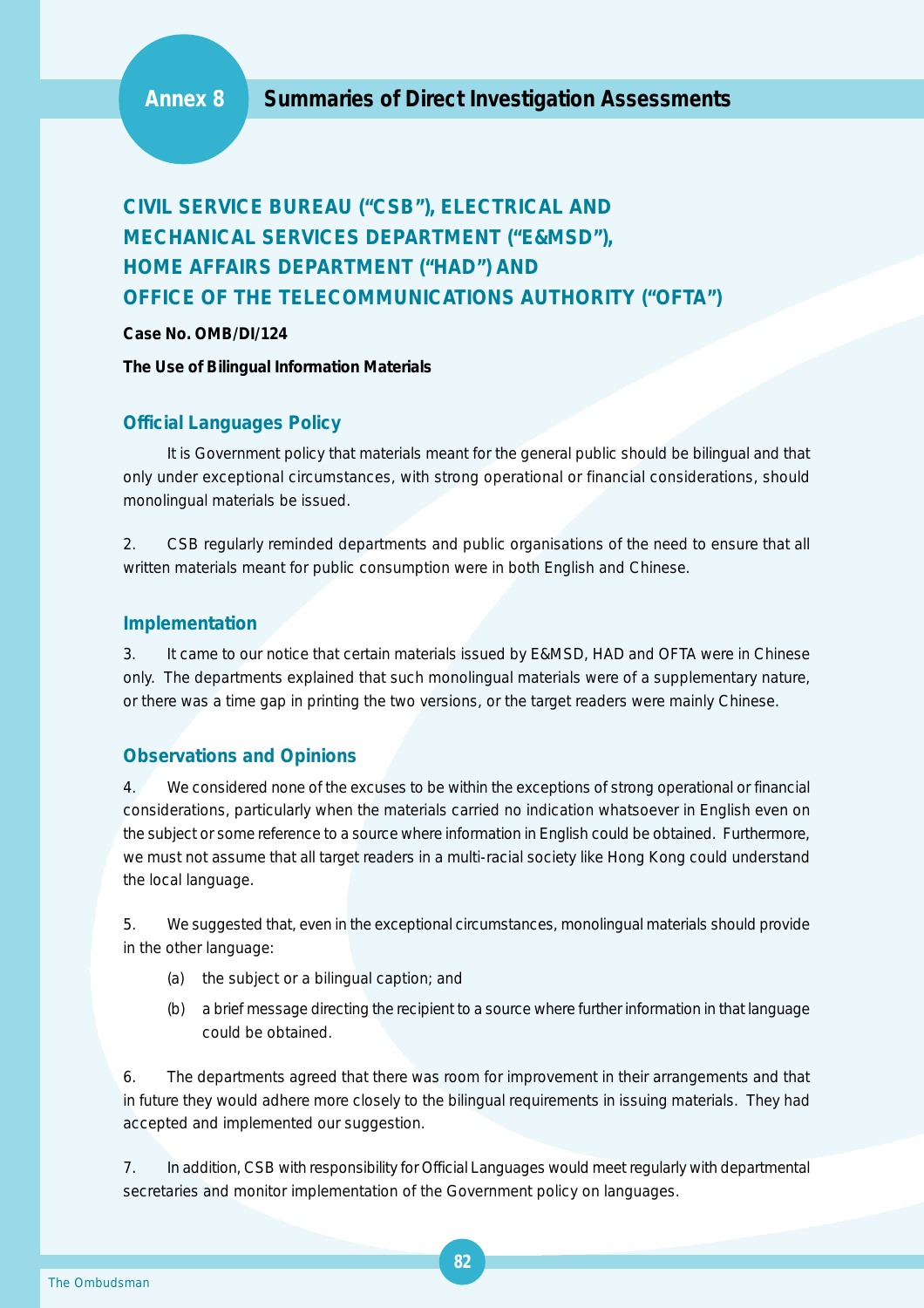# **HOUSING DEPARTMENT ("HD")**

**Case No. OMB/DI/113**

#### **Repair of External Wall Cladding at Housing Estate**

#### **Background**

Glass mosaic tiles had been found falling off the external walls of a Home Ownership Scheme estate completed in 1995. In July 1999, HD appointed a building surveyor to conduct a comprehensive survey of the external walls. This revealed in May 2000 that about 5% of the total area of the external walls had debonded tiles and the remaining 95% of the tiles were in potential danger of debonding. The surveyor recommended that all existing tiles and cement render backing be replaced.

2. HD acknowledged its obligation to replace the debonded 5% of the tiles but questioned the surveyor's assessment on the remaining 95%. The Department proposed to the owners of the estate three options for remedy:

- (a) "patch repairs" of the debonded tiles;
- (b) complete removal of all tiles and replacement by acrylic paint; and
- (c) "systematic repairs" to the external walls, i.e. "patch repairs" of the debonded tiles and "mechanical pinning" of the entire tiled surface.

3. The Mutual Aid Committees of the estate rejected option (b) outright and instead asked for complete replacement of all tiles. HD indicated in May 2001 that due to the lack of support from the owners for option (c), it could only adopt option (a). Nevertheless, it continued to try seeking their support for option (c) through demonstration of "mechanical pinning" work and an opinion survey. HD believed that "mechanical pinning" of the entire tiled surface constituted "improvement works", which required unanimous consent from the owners under the Deed of Mutual Covenant of the estate.

4. In October 2003, HD appointed another building surveyor to survey the walls to determine the extent of debonding. This indicated in early 2004 that about 5% of the tiles had debonded and had to be replaced. In June 2004, HD commenced tendering for option (a) above - a lapse of three years since the options were mooted.

#### **Observations and Opinions**

5. The disagreement between HD and the building surveyor over the need to replace all the tiles and the question of whether "mechanical pinning" constituted "improvement works", thus requiring unanimous consent from the owners, were issues of professional judgement, rather than administrative matters subject to investigation by this Office. Our focus was, therefore, whether HD could have repaired the wall cladding much earlier.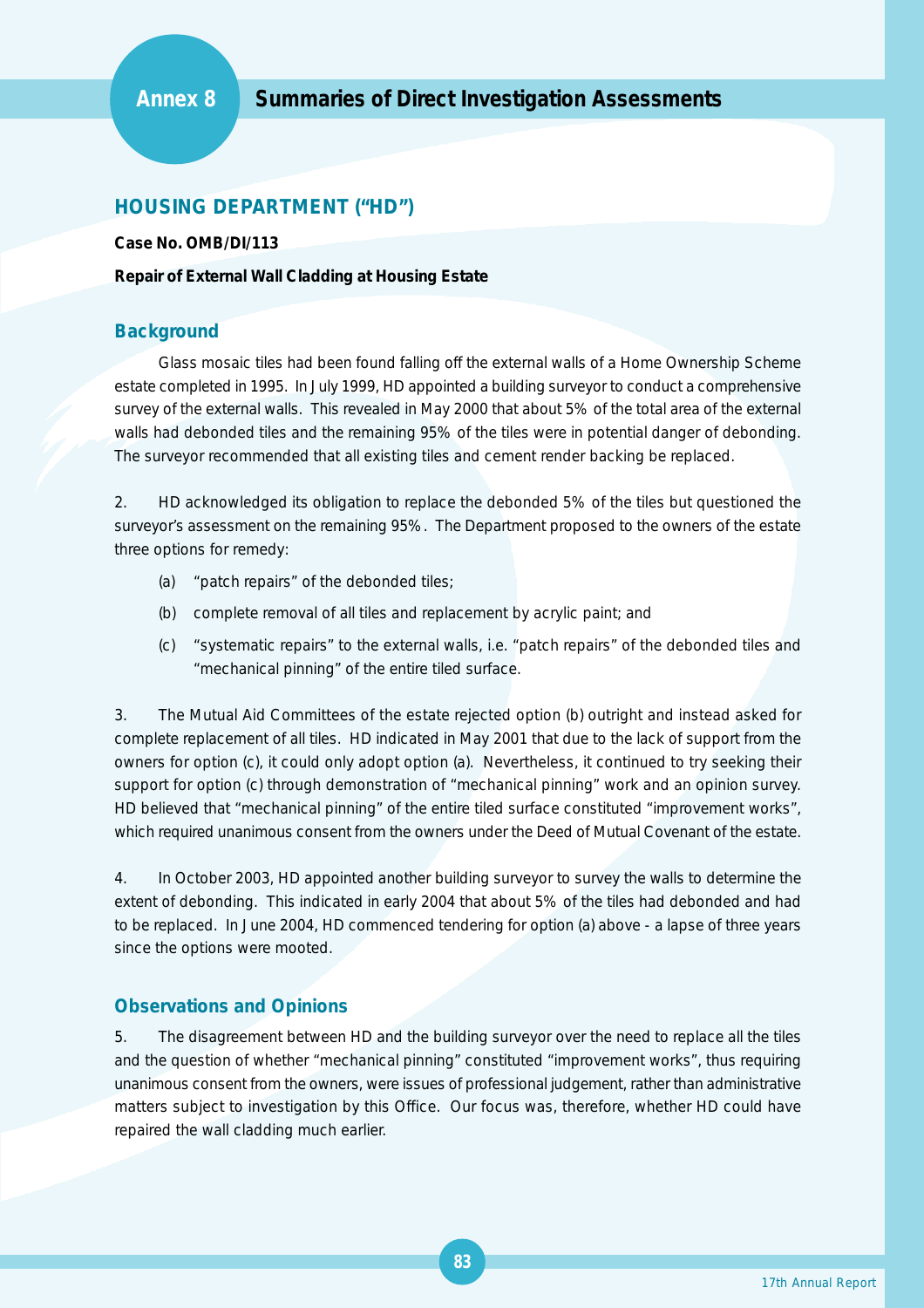6. We noted that HD preferred option (c) as it would improve the stability of the entire tiled surface. It had tried its best to sell that option to the owners, but it should have known that its chance of success in securing unanimous consent from the owners to any of the options was very low. By making an early decision to pursue option (a), which would discharge its obligation, HD could have avoided a delay of two to three years.

7. We also noted that HD had appointed as its representative to respond to our inquiry an officer deeply involved in the repair project. This raised questions of conflict of interest.

#### **Conclusion and Recommendations**

8. HD should remind staff to take great care in analysing the Department's position before commencing any negotiation with stakeholders. In the event of a stalemate, they should be prepared to come to firm decisions instead of continuing futile attempts.

9. HD should also be more judicious in selecting independent and impartial officers capable of representing the Department's views to reply to our inquiries.

10. Nevertheless, there was no systemic fault in this case. The Ombudsman, therefore, considered further investigation unnecessary.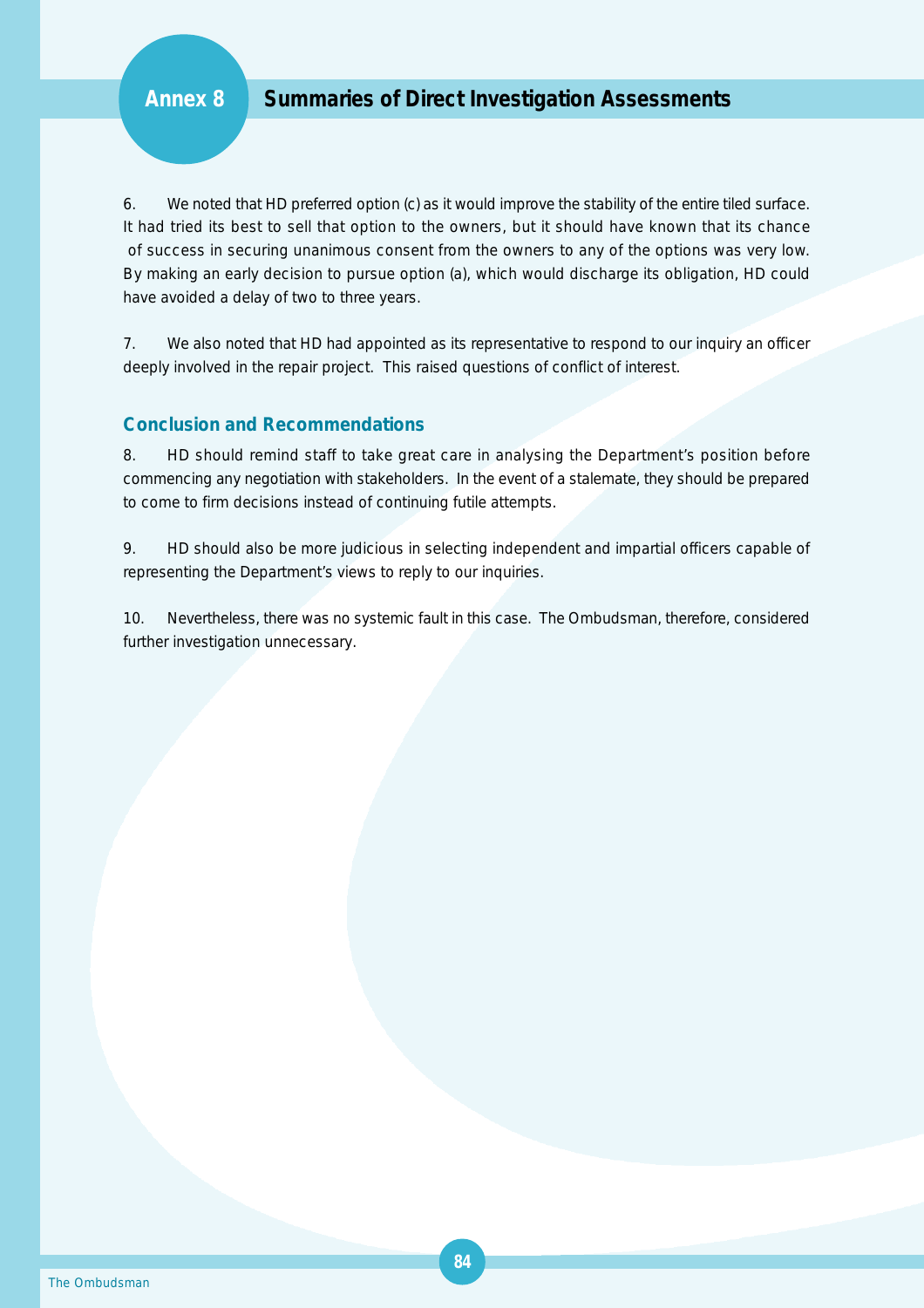# **HOUSING, PLANNING AND LANDS BUREAU ("HPLB"), HOUSING DEPARTMENT ("HD") AND LANDS DEPARTMENT ("Lands D")**

**Case No. OMB/DI/120**

**Administration of Squatter Control**

#### **Background**

HD has been responsible for squatter control, whereas Lands D is the authority for overall land control. Demarcation of responsibility for control of unauthorised structures had become a matter of interpreting technical terms. Complaints indicated a lack of coordination between the two departments.

2. In 2000, the Administration decided that Lands D should take over squatter control. The two departments agreed to effect the transfer in two phases. The squatter control offices of Kowloon, Hong Kong and Islands were transferred in Phase I on 1 April 2002. However, Phase II involving the transfer of the New Territories offices had yet to take place by February 2004. The Ombudsman, therefore, initiated this direct investigation assessment.

#### **Phase II Transfer**

3. The problem of surplus staff was the stumbling block. Through redeployment, HD had reduced the number from 643 to just over 300. However, that was still too many. Conflicting views of the staff unions exacerbated the situation. HPLB started to intervene and coordinate in April 2003.

#### **Observations and Opinions**

4. The transfer was a sensible scheme for more cost-effective use of resources and efficient coordination in land and squatter control. This Office considered that Phase II should proceed as planned. As HPLB had intervened, The Ombudsman decided not to take further action.

5. The surplus staff problem called for a flexible approach. In our direct investigation on unauthorised building works ("UBW") in New Territories Exempted Houses published in August 2004 (Ref: OMB/DI/112), we noted that Lands D's staff shortage had handicapped its enforcement against UBWs. Deployment of HD's surplus staff to Lands D should help towards containing the UBW problem, particularly as HD squatter control staff should be well conversant with demolition work.

6. We recommend that HPLB consider expediting the Phase II transfer with staff redeployment. This Office would monitor progress.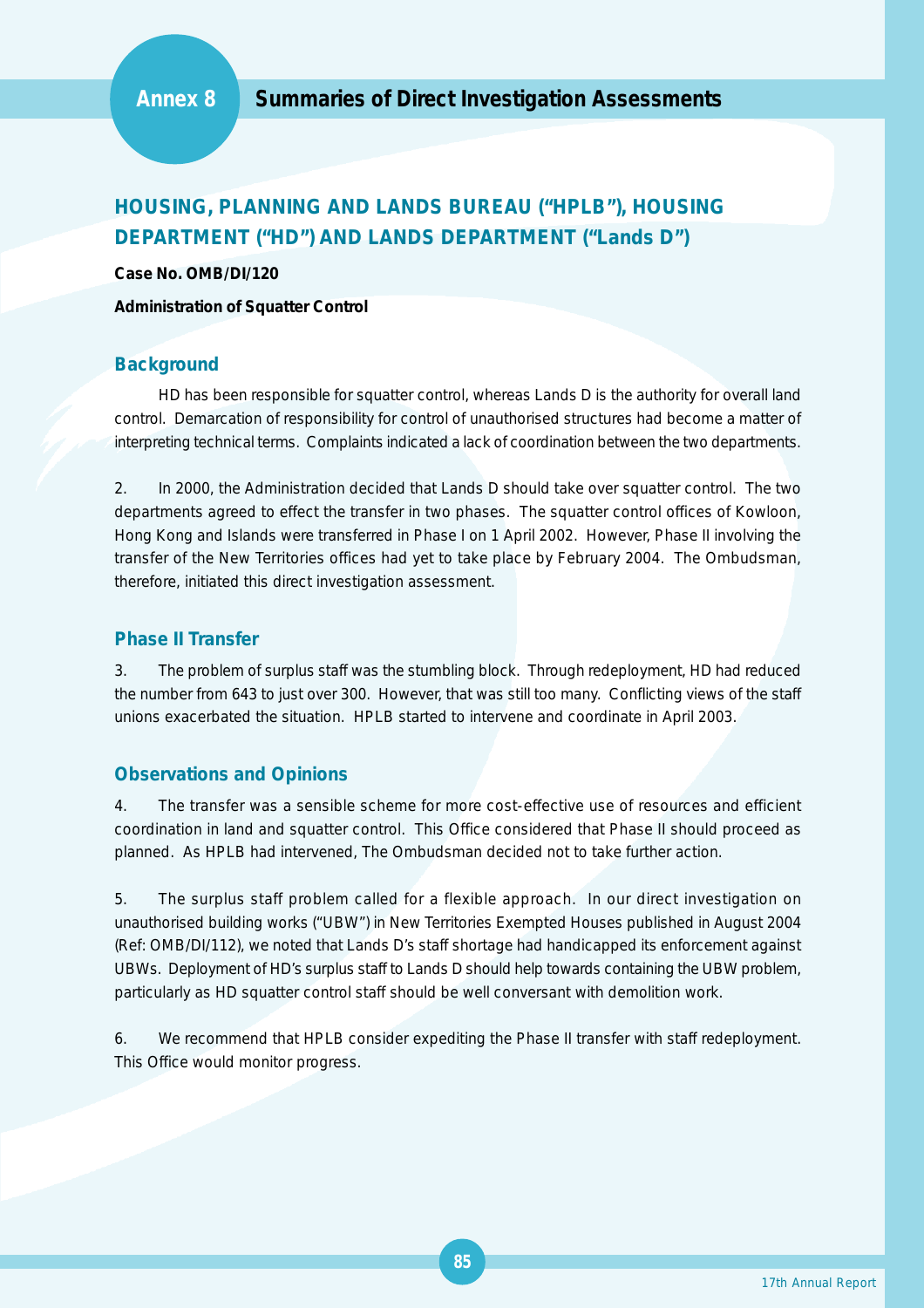## **INLAND REVENUE DEPARTMENT ("IRD")**

**Case No. OMB/DI/121**

**Information Provided in Tax Assessments for Individuals**

#### **Background**

Individual taxpayers declare their income together with claims for deductions and allowances in *Tax Return – Individuals* ("tax return") for the relevant tax year. Each tax return is accompanied by *a Guide to Tax Return – Individuals* and an Appendix. The former explains how to complete the tax return and the latter shows the types and rates of allowances and deductions that may be claimed, along with the rate of tax on each band of net chargeable income.

2. After determining the amount of salaries tax, property tax and/or profits tax payable, IRD issues a separate *Assessment and Demand for Tax* ("tax demand notice"). The design of the tax demand notices for salaries tax is complicated, featuring a combination of boxes and blank spaces for IRD to print the relevant amounts of income, deductions/allowances and tax payable. On the reverse page of the tax demand notice is a box for the Assessor's Notes to explain any adjustments made to the declared income, allowances and/or deductions.

3. Whilst many taxpayers may accept the amount of tax demanded without attempting to understand how it is calculated, some taxpayers have complained that not enough information was provided to show how their tax had been calculated.

#### **Observations and Opinions**

4. Although tax returns and tax demand notices are generally comprehensible and provide individual taxpayers with adequate information, this Office considers that there is room for improvement:

- (a) some of the Assessor's Notes contain jargon, ambiguity or unexplained statutory references not easily understood by individual taxpayers; and
- (b) tax rates change from year to year and vary for different types of tax. To assist understanding, tax demand notices should contain a breakdown of how the amount of tax has been computed.

#### **Recommendations**

5. To ensure the adequacy and comprehensibility of information provided to individual taxpayers, IRD has accepted all our recommendations as follows:

#### **Content of Assessor's Notes**

To ask a panel of lay members to study and explain what they understand from each of the Notes. If their interpretation is at variance with the meaning intended by IRD, this would indicate that the Note is not clear and should be recast.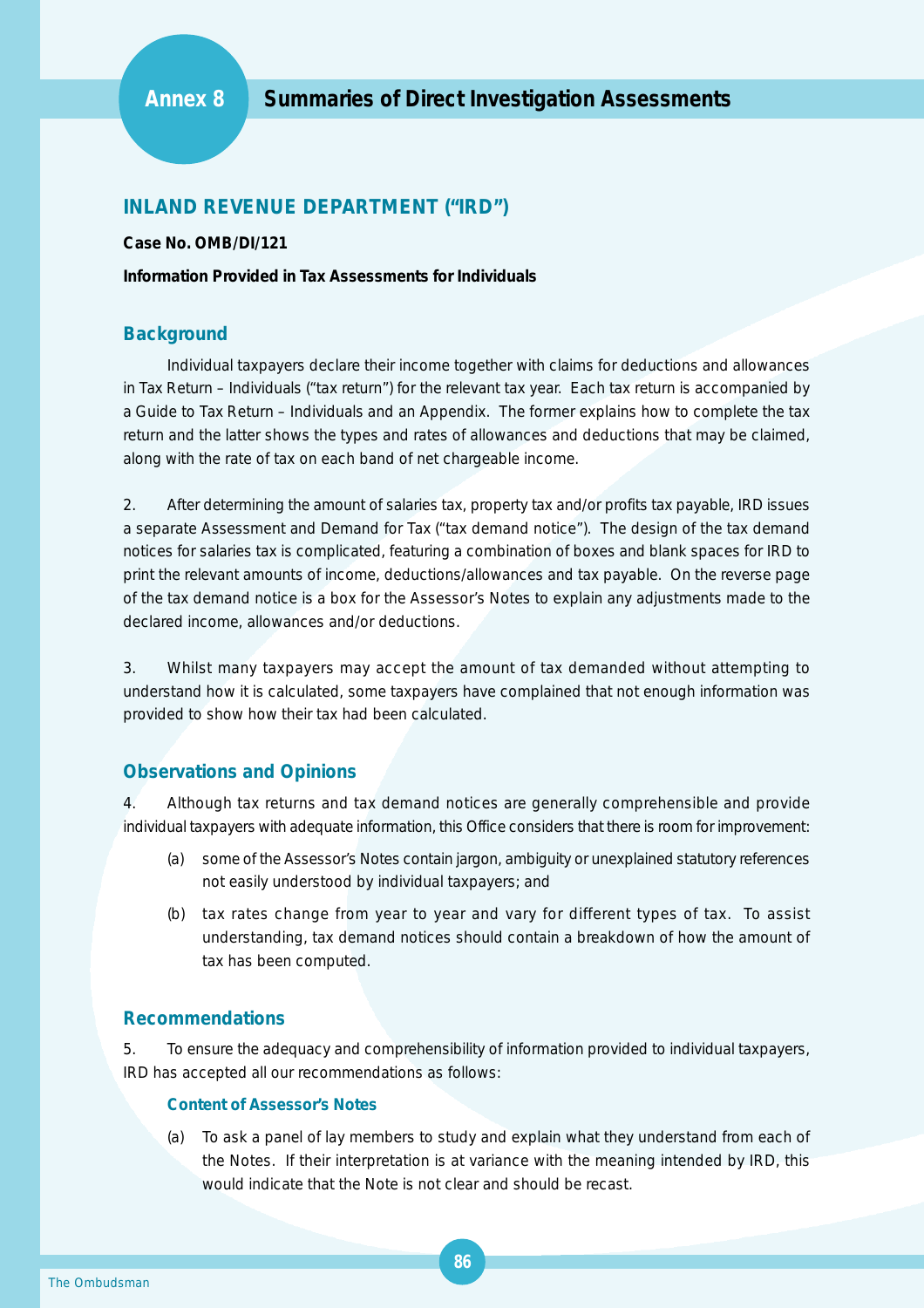# **Annex 8 Summaries of Direct Investigation Assessments**

#### **Explanation of Tax Computation**

- (b) Tax demand notices for salaries tax and personal assessment should be redesigned to an "accounting-type" format to show clearly how the deductions are made and the net taxable income is calculated.
- (c) All the figures are to be printed in boxes and unused boxes struck out, instead of a combination of boxes and blank spaces.
- (d) A tabular form should be used to show how the total amount of tax payable has been computed.

6. IRD has set up a working committee to review the Assessor's Notes, design of tax demand notices and other commonly used forms. The new tax demand notices are expected to be put to use in July 2005.